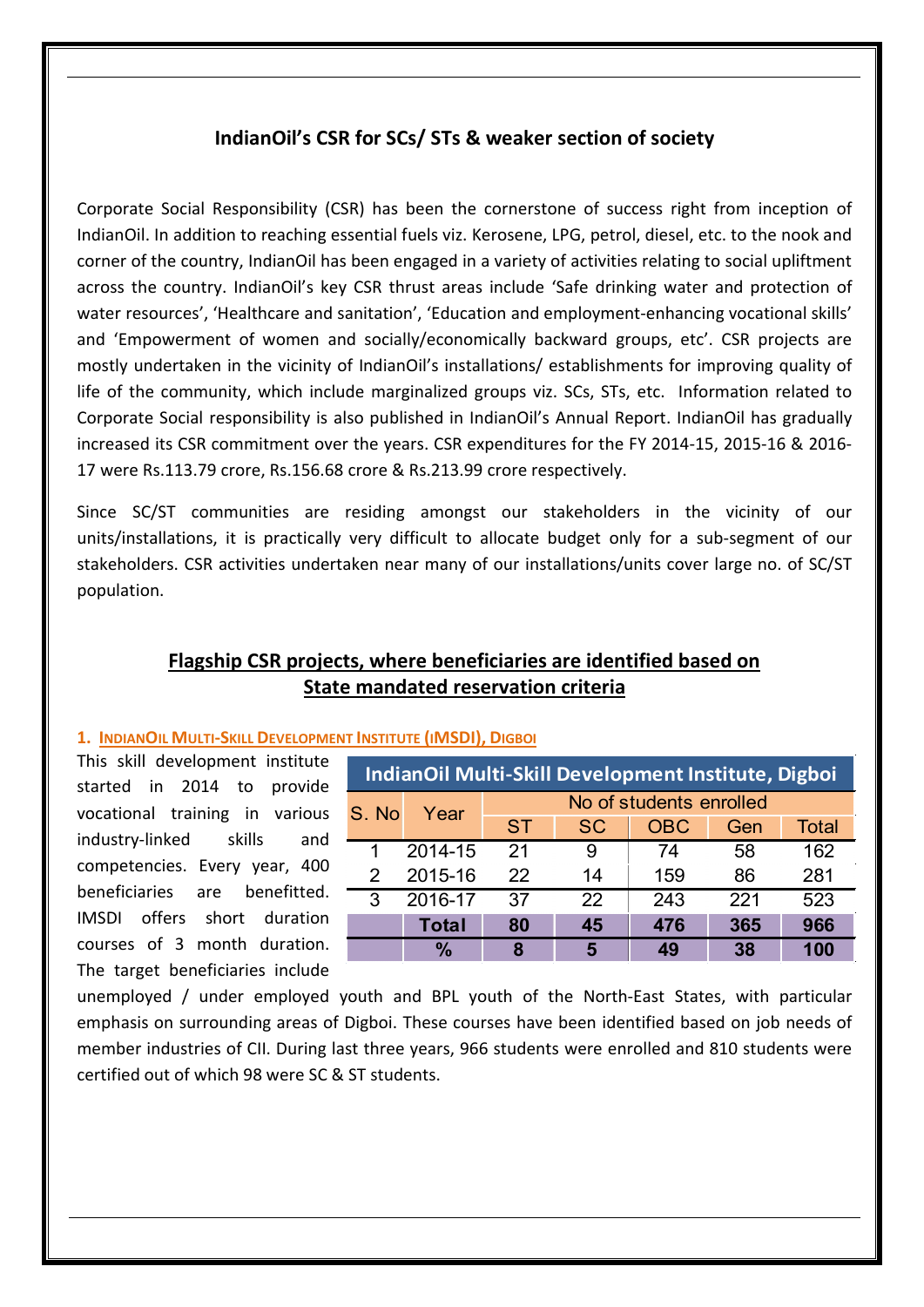## 2. INDIANOIL (AOD) INDUSTRIAL TRAINING CENTRE, DIGBOI

Industrial Training Centre (ITC) at IndianOil (AOD), Digboi under the aegis of National Council for Vocational Training (NCVT), Ministry of Labour and Employment, Government of India conducts Industrial Trade Course in various technical disciplines. ITC has a capacity of 68 seats which has been

| <b>IndianOil Industrial Training Centre, Digboi, Assam</b> |                                                   |           |            |               |              |  |  |
|------------------------------------------------------------|---------------------------------------------------|-----------|------------|---------------|--------------|--|--|
|                                                            | No. of Students Successfully completed the course |           |            |               |              |  |  |
| Year                                                       | <b>ST</b>                                         | <b>SC</b> | <b>OBC</b> | <b>Others</b> | <b>Total</b> |  |  |
| 2014-15                                                    | 9                                                 | 6         | 26         | 13            | 54           |  |  |
| 2015-16                                                    | 11                                                | 9         | 36         | 6             | 62           |  |  |
| 2016-17                                                    | 5                                                 | 4         | 31         | 8             | 48           |  |  |
| <b>Total</b>                                               | 25                                                | 19        | 93         | 27            | 164          |  |  |
| %                                                          | 15%                                               | 12%       | 57%        | 16%           | <b>100%</b>  |  |  |

approved by Regional Directorate of Apprenticeship Training (RDAT), Eastern Region. ITC offers a three year Fresher Trade course (for NCVT Certification) and specialization in jobs viz. Fitter, Electrician, Turner, Mechanic (Motor Vehicle, Refrigeration, Air Conditioning, etc.). After completion of training, students become eligible to appear in the AITT (All India Trade Test) conducted by NCVT. After successfully clearing AITT, students are awarded NATIONAL TRADE CERTIFICATE (NTC) in the respective trades by NCVT. Since 1975, 1410 students have completed various Trade Courses & absorbed in various Public & Pvt. sector organizations. In last three years, out of 164 students, 44 SC & ST students have successfully completed training courses.

### **3. ASSAM OIL SCHOOL OF NURSING, DIGBOI**

Assam Oil School of Nursing (AOSN), established in 1986, offers 3 year Diploma in General Nursing and Midwifery (GNM) course to young girls with intake capacity of 30 students per year. Assam Oil College of Nursing (AOCN) started functioning from 2014 with intake of 30 students per year in the 4-year B.Sc. (Nursing) course. With this, the capacity has doubled and from 2016-17, 60 students are being enrolled for the program every year [30 for GNM and 30 for B.Sc.(Nursing)].

Before AOSN came into being, there was dearth of qualified nurses in the entire North East region. AOSN is able to provide opportunities to young underprivileged girls to bridge this gap and simultaneously provide stable careers. AOSN students get jobs in

| <b>Assam Oil School of Nursing, Digboi Assam</b> |                                 |               |            |               |              |  |  |
|--------------------------------------------------|---------------------------------|---------------|------------|---------------|--------------|--|--|
|                                                  | <b>No. of Students enrolled</b> |               |            |               |              |  |  |
| Year                                             | <b>SC</b>                       | <b>ST</b>     | <b>OBC</b> | <b>Others</b> | <b>Total</b> |  |  |
| 2014-15                                          |                                 | $\mathcal{P}$ | 8          |               | 14           |  |  |
| 2015-16                                          | $\mathcal{P}$                   | 3             | 20         | 5             | 30           |  |  |
| 2016-17                                          | 4                               | 13            | 29         | 14            | 60           |  |  |
| <b>Total</b>                                     | 10                              | 18            | 57         | 19            | 104          |  |  |
| ℅                                                | 8%                              | 15%           | 47%        | 16%           | 85%          |  |  |

reputed hospitals in various Government and private hospitals across India. A few students even got placed in Nepal and Australia. Some of the reputed organizations engaging our students are IndianOil, NRL, Govt. of Assam, Peerless General Hospital, Apollo Hospitals etc. Since inception, 410 students have successfully completed GNM course with enviable 100% placement record.

In last three years, out of 104 students, 28 SC & ST students have been enrolled for the course.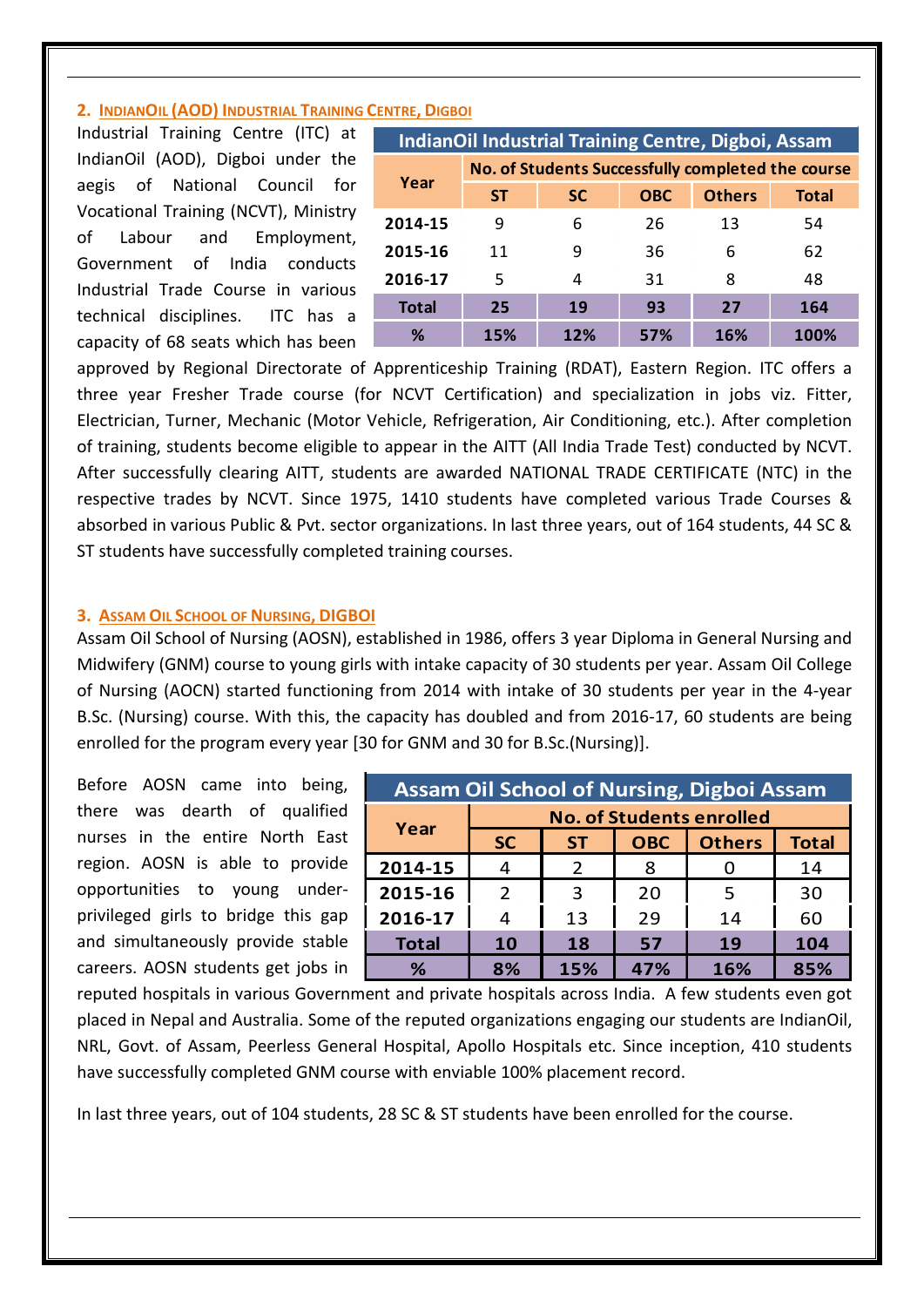## 4. INDIANOIL SHIKSHAK DAKSHATA VIKAS ABHIYAN, DIGBOI

"Shikshak Dakshata Vikas Abhiyan" is organized in coordination with the district education department of Government of Assam. This program aims to improve soft skills of Government school teachers. There is a dire need to encourage children to attend

| Shikshak Dakshyata Vikas Abhiyan, Digboi |               |                               |           |            |     |              |  |
|------------------------------------------|---------------|-------------------------------|-----------|------------|-----|--------------|--|
| S. No                                    | Year          | <b>No of Teachers Trained</b> |           |            |     |              |  |
|                                          |               | <b>ST</b>                     | <b>SC</b> | <b>OBC</b> | Gen | <b>Total</b> |  |
| 1                                        | 2014-15       | 1                             | 11        | 41         | 34  | 87           |  |
| $\mathcal{P}$                            | 2015-16       | 5                             | 3         | 46         | 27  | 81           |  |
| 3                                        | 2016-17       | 7                             | q         | 78         | 45  | 139          |  |
|                                          | <b>Total</b>  | 13                            | 23        | 165        | 106 | 307          |  |
|                                          | $\frac{0}{0}$ | 4%                            | 7%        | 54%        | 35% | 100%         |  |

school regularly and a teacher can play an instrumental role in this by making the classrooms more interesting and interactive. This is the first attempt by a PSU in the North East to train teachers to positively influence students. In last three years, 307 teachers have been trained, out of which 36 were from SC & ST categories.

In addition to above flagship projects, many CSR projects/ activities are being conducted in the vicinity of our Installations/units, where SC/ST/OBC population is also getting benefited.